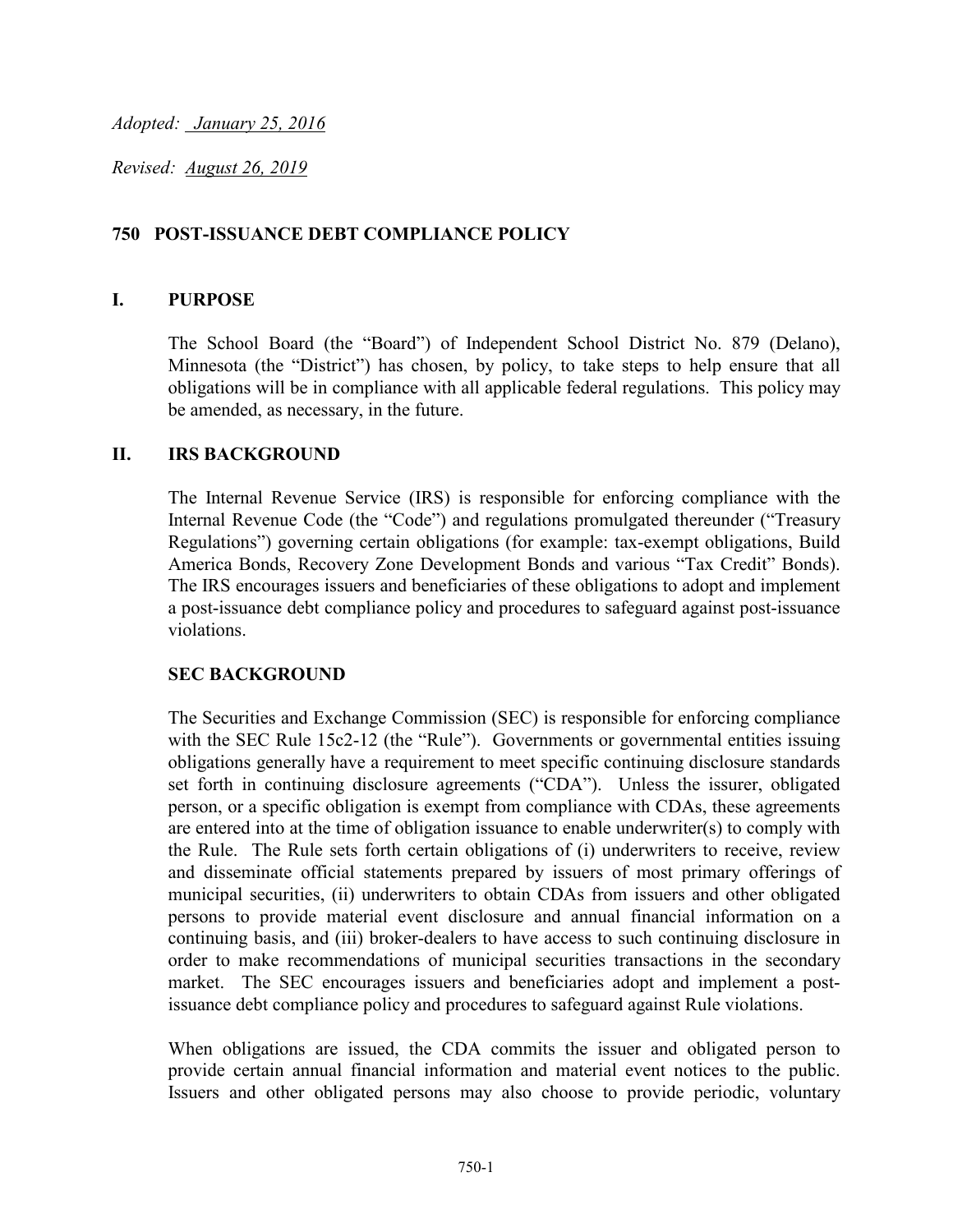financial information and filings to investors in addition to fulfilling the specific responsibilities delineated in their CDA. It is important to note that issuers and other obligated persons should not give any one investor certain information that is not readily available to all market participants by disseminating information to the marketplace, at large. Issuers and other obligated persons should be aware that any disclosure activities determined to be "communicating to the market" can be subject to regulatory scrutiny.

# **III. POST-ISSUANCE DEBT COMPLIANCE POLICY OBJECTIVE**

The District desires to monitor these obligations to ensure compliance with the IRS Code, Treasury Regulations and the SEC Rule. To help ensure compliance, the District has developed the following policy (the "Post-Issuance Debt Compliance Policy"). The Post-Issuance Debt Compliance Policy shall apply to the obligations mentioned above, including bonds, notes, loans, lease purchase contracts, lines of credit, commercial paper or any other form of debt that is subject to compliance.

# **IV. POST-ISSUANCE DEBT COMPLIANCE POLICY**

The Business Manager of the District is designated as the District's agent who is responsible for post-issuance compliance of these obligations.

The Business Manager shall assemble all relevant documentation, records and activities required to ensure post-issuance debt compliance as further detailed in corresponding procedures (the "Post-Issuance Debt Compliance Procedures"). At a minimum, the Post-Issuance Debt Compliance Procedures for each qualifying obligation will address the following:

- 1. General Post-Issuance Compliance
- 2. General Recordkeeping
- 3. Arbitrage Yield Restriction and Rebate Recordkeeping
- 4. Expenditure and Asset Documentation to be Assembled and Retained
- 5. Miscellaneous Documentation to be Assembled and Retained
- 6. Additional Undertakings and Activities that Support Sections 1 through 5 above
- 7. Continuing Disclosure Obligations
- 8. Compliance with Future Requirements

The Business Manager shall apply the Post-Issuance Debt Compliance Procedures to each qualifying obligation and maintain a record of the results. Further, the Business Manager will ensure that the Post-Issuance Debt Compliance Policy and Procedures are updated on a regular and as needed basis.

The Business Manager or any other individuals responsible for assisting the Business Manager in maintaining records needed to ensure post-issuance debt compliance, are authorized to expend funds as needed to attend training or secure use of other educational